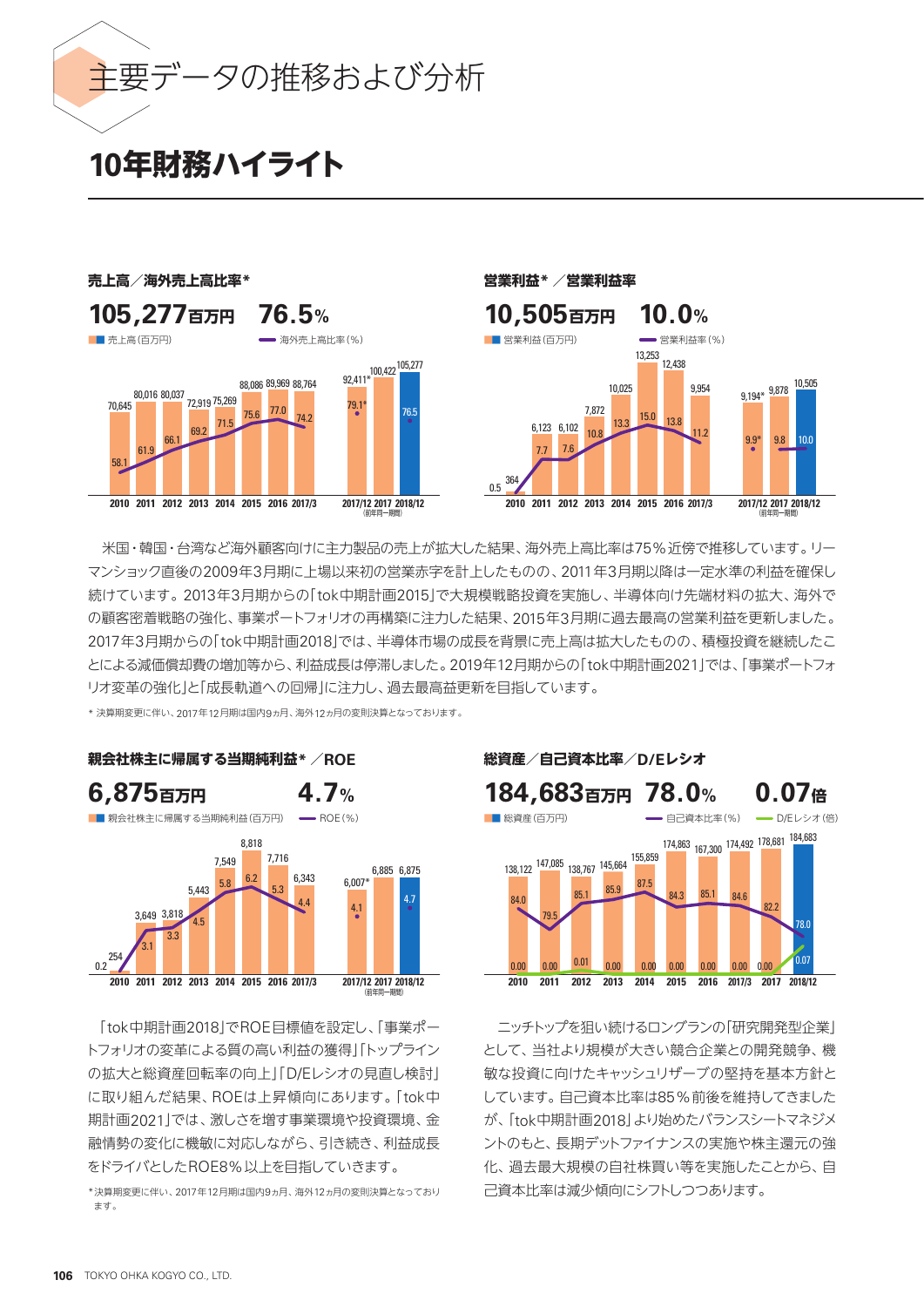



2016年3月期までは「連結配当性向30%以上」を基本方 針としていましたが、2017年3月期より「現在水準を考慮 しつつ、連結配当性向40%以上の配当を継続的に実施す る」方針に変更しました。さらに2018年12月期の期末配当 より、「DOE3.5%」を目処とする新たな配当方針を導入し ています(→P52–55「CFOメッセージ」ご参照)。



「tok中期計画2015」および「tok中期計画2018」による 大規模設備投資に伴い減価償却費は増加傾向にありまし たが、「tok中期計画2021」では、償却期間の長い生産設 備への投資を予定していることから、減価償却費の増加は 緩やかになる予定です。

\*決算期変更に伴い、2017年12月期は国内9ヵ月、海外12ヵ月の変則決算となっております。

# **/売上高研究開発費比率**



売上高に対し、化学・石油業界平均の2.7%\*2 、電機・精 密・機械の4.0%\*2を大きく上回る8%前後を研究開発に 投下しています。高付加価値材料や生産技術の開発、半導 体最先端分野でのサンプル供給の増加等から研究開発費 が増加傾向にありますが、開発効率の向上にも取り組んで います(→P42–43「開発統括責任者メッセージ」ご参照)。

\*1 決算期変更に伴い、2017年12月期は国内9ヵ月、海外12ヵ月の変則決算となっております。 \*2 2014~16年度合算による平均値。出典:2018年4月20日 日経「スマートワーク経営」調査解説





世界経済が大きな転換点に入りつつあることを念頭に、 BSマネジメントの一環として、海外拠点間におけるキャッ シュポジションのバランス調整等も含むグローバルキャッ シュマネジメントの進化を図っています。これにより、為替 変動や流動性における財務リスク・コントロールの強化を 進めています。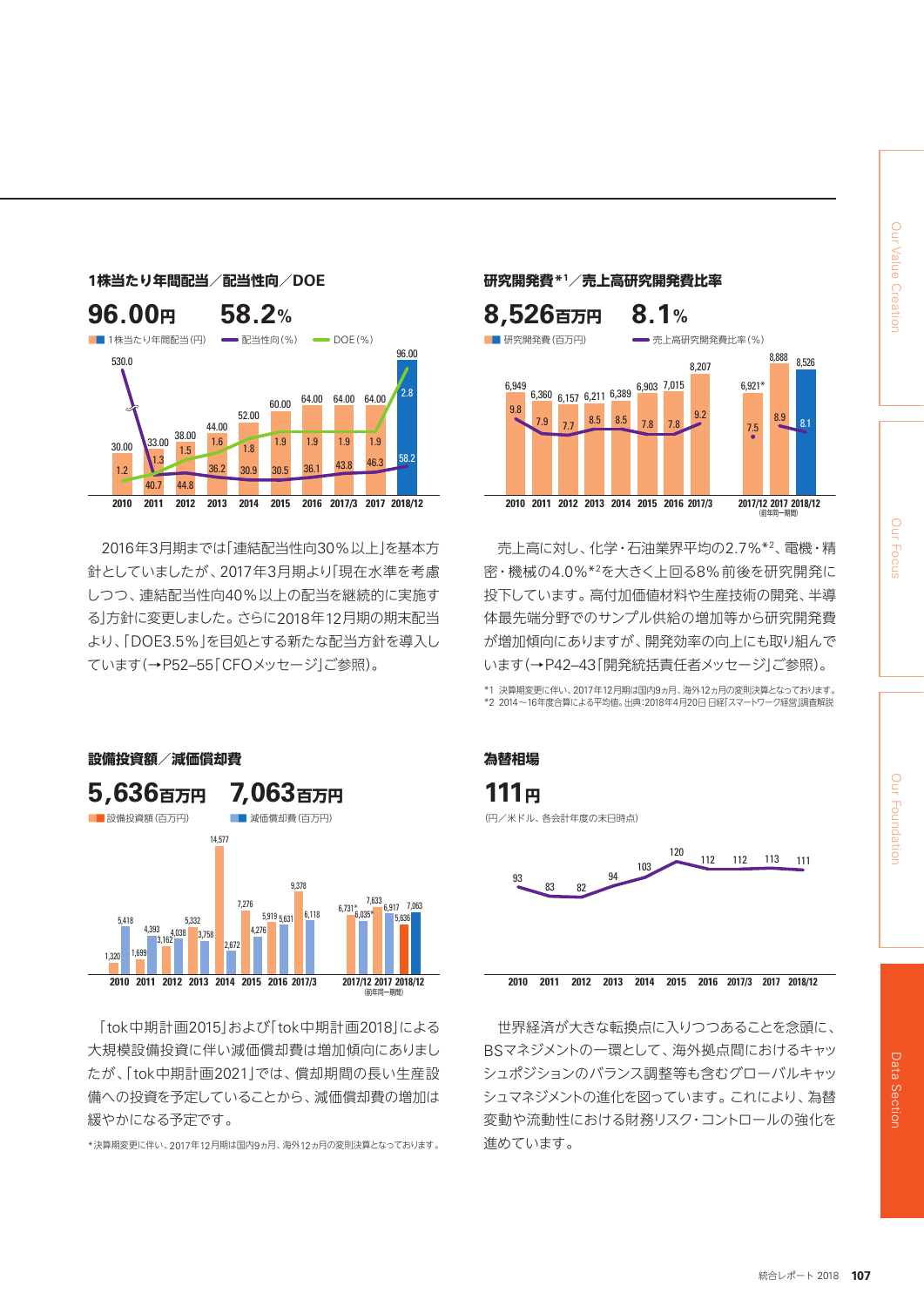**10年非財務ハイライト**



2019年までにエネルギー消費原単位を2009年比10ポ イント削減することを目標としています。各種施策が順調 に進んだことを受け、2018年は2009年比で15ポイントの 削減を達成しています。今後も製造工程の改善や作業効率 化、設備機器や運転方法の見直し等を継続し、環境負荷の 低減に努めてまいります。

\* 決算期変更に伴い、中期目標の基準年である2009年および2013年以降を1~12月、 2010年から2012年を4~3月の集計で表示しております。



半導体先端分野の特許登録件数は開発難易度の上昇に 伴い増加率が緩やかになる一方、新規事業や新素材関連 の特許登録が増加傾向にあります。今後も、有望な新規技 術については安定した事業展開を図るとともに、参入障壁 を構築すべく、戦略的な特許ポートフォリオを形成していき ます。

\* 決算期変更に伴い、2017年12月期のみ9ヵ月分の件数となっております。



中間処理を経て埋立処分を行った産業廃棄物量は1%未 満を継続しており、ゼロエミッション\*²を5年連続で達成し ています。産業廃棄物全体については2020年までに2015 年比(原単位)で5ポイント削減を目標に、工程廃液の精製に よる再利用や廃液の自社処理、自社回収、有価物への転換 等様々な活動を推進しています。

- \*1 普通産業廃棄物と特別管理産業廃棄物を合算。 決算期変更に伴い、2013年以降は1~12月の集計で表示しております。
- \*2 ゼロエミッションの定義:事業活動に伴い発生した廃棄物に対して、直接または中間 処理後の埋立処分量を1%未満とすること。

**12.5%** ■■連結従業員数(人) ■■連結外国人従業員数(人) → 新卒者入社3年後離職率(%) **1,673<sup>人</sup> 378<sup>人</sup> 2016201520142013201220112010 2017/3 2017 2018/12** 1,564 1,596 301 312 323 378  $1,611$   $1,673$ 147 191 259 7.8 8.5 6.9 22.2 11.1 12.5 133 138 147 191 191 1,443 1,443 1,487 1,505 1,540 1,564 1,579

海外での開発/生産拠点の拡大や実力本位の新卒採用 の結果、外国人従業員数が増加傾向にあります。経営理念 の一つである「自由闊達」の精神や「人材こそ企業の財産」 という基本理念のもと、各種人事制度や教育プログラム等 を拡充してきた結果、新卒入社3年目までの社員の離職率 は多くの年次でゼロとなっています。本年2月には、2年連 続で「健康経営優良法人(ホワイト500)」に認定されました。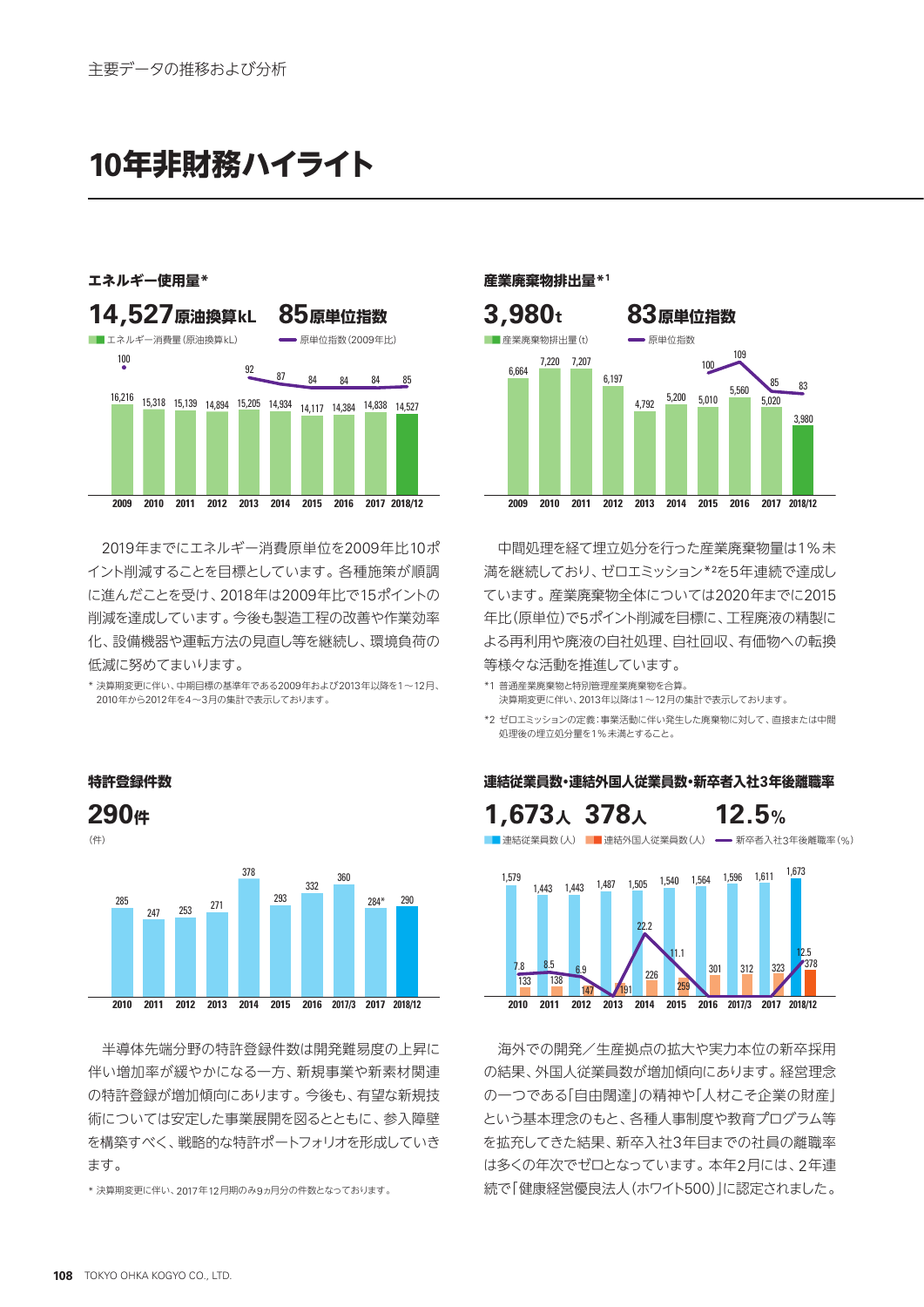



新卒採用における女性比率が40%前後で推移し、定着、 登用へ向けた支援策も拡充した結果、女性従業員数が増 加傾向にあります。フレキシブルな働き方やキャリア形成プ ランなどを評価いただき、2019年度も「MSCI日本株女性 活躍指数」の構成銘柄に採用されています。今後は女性管 理職比率の上昇に向けた取り組みに注力します。

\* 単体ベース(従業員数には、当社外から当社への出向者を含めず、当社から当社外へ の出向者および嘱託者を含んでいます。)



2018年12月期は2件の休業災害が発生したことにより、 労働災害強度率が上昇しました。引き続き「安全衛生委員 会」による教育・訓練や「安全衛生連絡会」の設置、発生時 の緊急時処置に関するマニュアル整備等を徹底し、労働災 害はもちろん、労働災害リスクを「0」にするべく、全社をあ げて労働災害防止活動に取り組みます。



2013年に社外監査役を1名増員し3名に、2015年に社 外取締役を1名増員し2名としたことなどから、取締役会に おける社外役員比率は、41.7%となっています。

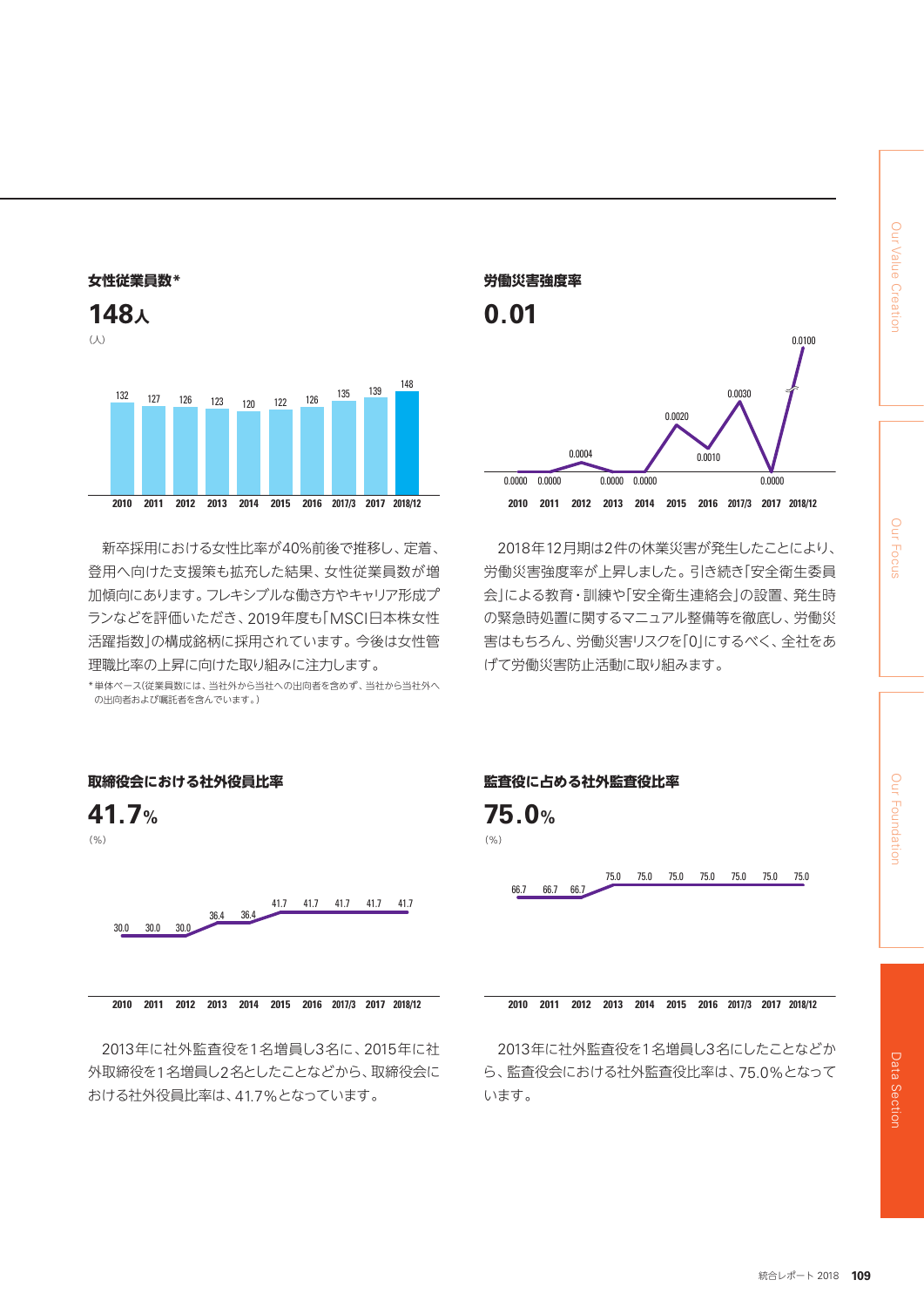# **中期計画の変遷と10年主要データ**

**緊急収益対策・ 事業構造改革**

**新たな事業環境に 適応するための** ■コスト削減の実施 ■低コスト体質の実現

**「新生東京応化」の構築**

**構築の方向性:**

■ワールドワイドでの マーケティング力の強化 ■技術開発のさらなるスピードアップ ■新事業の早期確立 ■グローバル戦略を加速し、 世界シェア拡大に邁進

| 2010/3          | 2011/3                                                                                                          | 2012/3                                                                                                                    |                                                                                                                       |                                                                                                                                           |
|-----------------|-----------------------------------------------------------------------------------------------------------------|---------------------------------------------------------------------------------------------------------------------------|-----------------------------------------------------------------------------------------------------------------------|-------------------------------------------------------------------------------------------------------------------------------------------|
|                 |                                                                                                                 |                                                                                                                           |                                                                                                                       |                                                                                                                                           |
| 70,645          | 80,016                                                                                                          | 80,037                                                                                                                    | 72,919                                                                                                                |                                                                                                                                           |
| 65,091          | 71,482                                                                                                          | 66,645                                                                                                                    | 67,697                                                                                                                |                                                                                                                                           |
| 5,632           | 8,622                                                                                                           | 13,500                                                                                                                    | 5,302                                                                                                                 |                                                                                                                                           |
| 364             | 6,123                                                                                                           | 6,102                                                                                                                     |                                                                                                                       |                                                                                                                                           |
| 114             | 6,427                                                                                                           | 6,577                                                                                                                     | 8,031                                                                                                                 |                                                                                                                                           |
|                 |                                                                                                                 |                                                                                                                           |                                                                                                                       |                                                                                                                                           |
|                 |                                                                                                                 |                                                                                                                           |                                                                                                                       |                                                                                                                                           |
|                 |                                                                                                                 |                                                                                                                           |                                                                                                                       |                                                                                                                                           |
|                 |                                                                                                                 |                                                                                                                           |                                                                                                                       |                                                                                                                                           |
|                 |                                                                                                                 |                                                                                                                           |                                                                                                                       |                                                                                                                                           |
|                 |                                                                                                                 |                                                                                                                           |                                                                                                                       |                                                                                                                                           |
|                 |                                                                                                                 |                                                                                                                           |                                                                                                                       |                                                                                                                                           |
|                 |                                                                                                                 |                                                                                                                           |                                                                                                                       |                                                                                                                                           |
|                 |                                                                                                                 |                                                                                                                           |                                                                                                                       |                                                                                                                                           |
|                 |                                                                                                                 |                                                                                                                           |                                                                                                                       |                                                                                                                                           |
| 2,578.30        |                                                                                                                 | 2,641.28                                                                                                                  | 2,796.37                                                                                                              |                                                                                                                                           |
|                 |                                                                                                                 |                                                                                                                           |                                                                                                                       |                                                                                                                                           |
|                 |                                                                                                                 |                                                                                                                           |                                                                                                                       |                                                                                                                                           |
| 138,122         | 147,085                                                                                                         | 138,767                                                                                                                   | 145,664                                                                                                               |                                                                                                                                           |
|                 |                                                                                                                 |                                                                                                                           |                                                                                                                       |                                                                                                                                           |
|                 | $\Omega$                                                                                                        |                                                                                                                           |                                                                                                                       |                                                                                                                                           |
|                 |                                                                                                                 |                                                                                                                           |                                                                                                                       |                                                                                                                                           |
|                 |                                                                                                                 |                                                                                                                           |                                                                                                                       |                                                                                                                                           |
|                 |                                                                                                                 |                                                                                                                           |                                                                                                                       |                                                                                                                                           |
|                 |                                                                                                                 |                                                                                                                           |                                                                                                                       |                                                                                                                                           |
|                 |                                                                                                                 |                                                                                                                           |                                                                                                                       |                                                                                                                                           |
|                 |                                                                                                                 |                                                                                                                           |                                                                                                                       |                                                                                                                                           |
|                 |                                                                                                                 |                                                                                                                           |                                                                                                                       |                                                                                                                                           |
|                 |                                                                                                                 |                                                                                                                           |                                                                                                                       |                                                                                                                                           |
| 0.00            | 0.00                                                                                                            | 0.01                                                                                                                      | 0.00                                                                                                                  |                                                                                                                                           |
| 530.0           | 40.7                                                                                                            | 44.8                                                                                                                      | 36.2                                                                                                                  |                                                                                                                                           |
| 1.2             | 1.3                                                                                                             | 1.5                                                                                                                       | 1.6                                                                                                                   |                                                                                                                                           |
|                 |                                                                                                                 |                                                                                                                           |                                                                                                                       |                                                                                                                                           |
|                 |                                                                                                                 |                                                                                                                           |                                                                                                                       |                                                                                                                                           |
|                 |                                                                                                                 |                                                                                                                           |                                                                                                                       |                                                                                                                                           |
|                 |                                                                                                                 |                                                                                                                           |                                                                                                                       |                                                                                                                                           |
| 298,315         | 299,521                                                                                                         | 291,562                                                                                                                   | 305,584                                                                                                               |                                                                                                                                           |
| 1,129,893<br>93 | 1,220,078<br>83                                                                                                 | 1,279,706<br>82                                                                                                           | 1,152,306<br>94                                                                                                       |                                                                                                                                           |
|                 | 254<br>6,504<br>1,320<br>5,418<br>6,949<br>5.66<br>30.00<br>2,350<br>57<br>117,658<br>0.5<br>0.2<br>9.8<br>84.0 | 3,649<br>12,435<br>1,699<br>4,393<br>6,360<br>81.08<br>33.00<br>2,597.72<br>2,105<br>118,567<br>7.7<br>3.1<br>7.9<br>79.5 | 3,818<br>(6,641)<br>3,162<br>4,038<br>6.157<br>84.86<br>38.00<br>2,613<br>610<br>119,590<br>7.6<br>3.3<br>7.7<br>85.1 | 2013/3<br>7,872<br>5,443<br>12,363<br>5,332<br>3,758<br>6,211<br>121.69<br>44.00<br>2,811<br>488<br>127,838<br>10.8<br>4.5<br>8.5<br>85.9 |

**110** TOKYO OHKA KOGYO CO., LTD.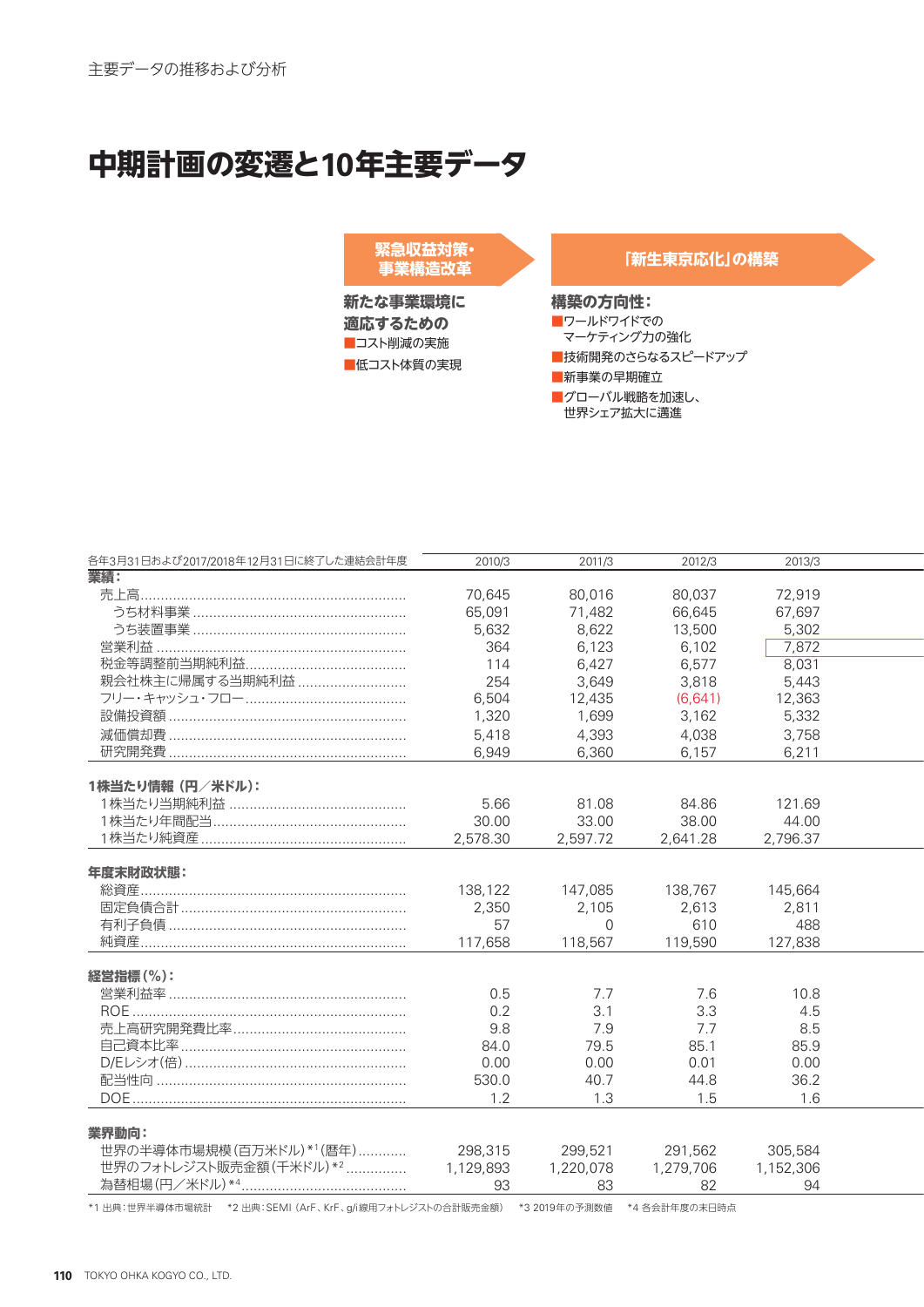# **tok中期計画2015**

# **目標:**

■過去最高益の更新 ■持続的成長の基礎となる事業基盤の強化

**戦略:**

■各地域のユーザーとの密着戦略 ■事業ポートフォリオの変革 ■グローバル人材の開発

# **tok中期計画2018**

#### **2020年12月期までの長期経営ビジョン:** 「高付加価値製品による感動を通じて、 世界で信頼される企業グループを目指す。」

**戦略:**

■事業ポートフォリオの変革 ■顧客密着戦略の進化 ■グローバルに対応できる人材の開発を推進 ■経営基盤強化

| 新たな事業拡大に軸足シフト<br>→2015年3月期に過去最高の<br>営業利益を更新 |                  | 材料事業:<br>過去最高の<br>セグメント売上高を更新 |                  |                          |                    |                                 |
|---------------------------------------------|------------------|-------------------------------|------------------|--------------------------|--------------------|---------------------------------|
|                                             |                  |                               |                  |                          | 百万円                | 千米ドル                            |
| 2014/3                                      | 2015/3           | 2016/3                        | 2017/3           | 2017/12                  | 2018/12            | 2018/12                         |
|                                             |                  |                               |                  |                          |                    |                                 |
| 75,269<br>72,866                            | 88,086<br>84,611 | 89,969<br>87,280              | 88,764<br>86,558 | 92,411<br>90,532         | 105,277<br>102,626 | 948,443<br>924,566              |
| 2,484                                       | 3,581            | 2,748                         | 2,252            | 1,921                    | 2,697              | 24,298                          |
| 10,025                                      | 13,253           | 12,438                        | 9,954            | 9,194                    | 10,505             | 94,645                          |
| 11,666                                      | 14,301           | 11,777                        | 9,220            | 9,492                    | 9,814              | 88,414                          |
| 7,549                                       | 8,818            | 7,716                         | 6,343            | 6,007                    | 6,875              | 61,945                          |
| (2,610)                                     | 3,380            | 7,517                         | (926)            | 4,169                    | 6,298              | 56,739                          |
| 14,577                                      | 7,276            | 5,919                         | 9,378            | 6,731                    | 5,636              | 50,775                          |
| 2,672                                       | 4,276            | 5,631                         | 6,118            | 6,035                    | 7,063              | 63,638                          |
| 6,389                                       | 6,903            | 7,015                         | 8,207            | 6,921                    | 8,526              | 76,814                          |
|                                             |                  |                               |                  |                          |                    |                                 |
|                                             |                  |                               |                  |                          |                    |                                 |
| 168.54<br>52.00                             | 196.61<br>60.00  | 177.30<br>64.00               | 146.18<br>64.00  | 138.31<br>64.00          | 164.92<br>96.00    | 1.48<br>0.86                    |
| 3,044.24                                    | 3,285.81         | 3,298.00                      | 3,384.14         | 3,490.97                 | 3,459.37           | 31.17                           |
|                                             |                  |                               |                  |                          |                    |                                 |
|                                             |                  |                               |                  |                          |                    |                                 |
| 155,859                                     | 174,863          | 167,300                       | 174,492          | 178,681                  | 184,683            | 1,663,812                       |
| 1,518                                       | 3,569            | 2,899                         | 2,024            | 3,421                    | 12,250             | 110,366                         |
| 366                                         | 814              | 534                           | 135              | $\overline{\phantom{a}}$ | 10,000             | 90,090                          |
| 139,962                                     | 151,999          | 147,270                       | 152,931          | 153,517                  | 150,857            | 1,359,078                       |
|                                             |                  |                               |                  |                          |                    |                                 |
|                                             |                  |                               |                  |                          |                    | 自己資本比率:<br>85%前後を長期にわたり維持       |
| 13.3                                        | 15.0             | 13.8                          | 11.2             | 9.9                      | 10.0               | してきましたが、バランスシー                  |
| 5.8                                         | 6.2              | 5.3                           | 4.4              | 4.1                      | 4.7                | トマネジメントの強化により、<br>自己資本比率の低減も視野に |
| 8.5<br>87.5                                 | 7.8<br>84.3      | 7.8<br>85.1                   | 9.2<br>84.6      | 7.5<br>82.2              | 8.1<br>78.0        | 入れたベストバランスの追求                   |
| 0.00                                        | 0.00             | 0.00                          | 0.00             | 0.00                     | 0.07               | を続けています。<br>(→P52-55「CFOメッセージ」  |
| 30.9                                        | 30.5             | 36.1                          | 43.8             | 46.3                     | 58.2               | ご参照)                            |
| 1.8                                         | 1.9              | 1.9                           | 1.9              | 1.9                      | 2.8                |                                 |
|                                             |                  |                               |                  |                          |                    |                                 |
|                                             |                  |                               |                  |                          |                    |                                 |
| 335,843                                     | 335,168          | 338,931                       | 412,221          | 468,778                  | 412,086*3          |                                 |
| 1,288,713                                   | 1,230,022        | 1,358,009                     | 1,504,224        | 1,631,851                |                    |                                 |
| 103                                         | 120              | 112                           | 112              | 113                      | 111                |                                 |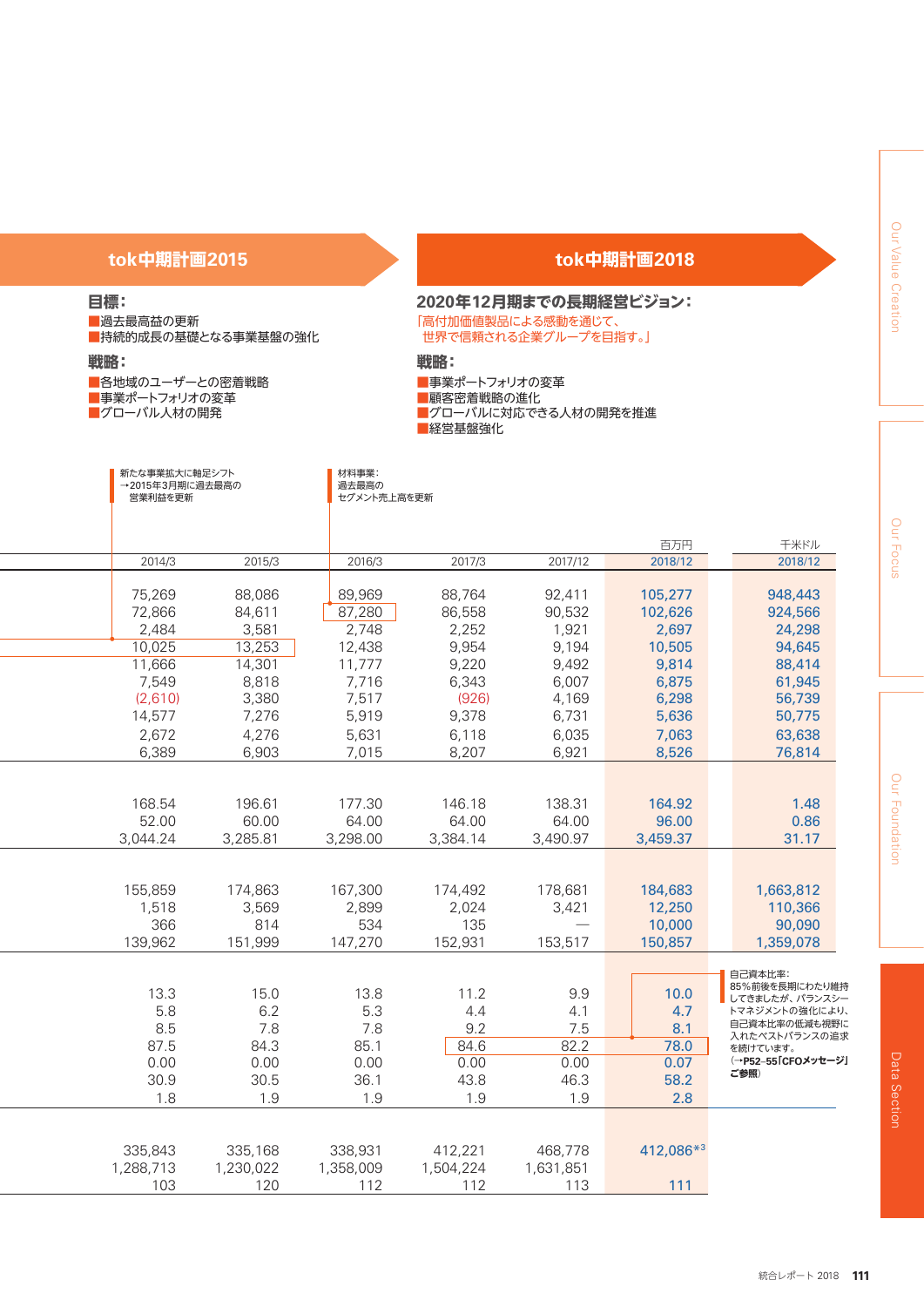# **2018年12月期の市場動向と業績・財政概況、次期業績予想**

#### 決算期変更について

 当社は、前事業年度より事業年度の末日を3月31日から 12月31日に変更し、また、3月決算の子会社も12月決算に 変更しています。このため前年比較にあたっては、前年度の 実績を当年度と同一期間に調整しています。

### **事業環境**

当期(2018年12月期)の世界経済は、回復の動きが継続 したものの、保護主義的な経済政策の台頭やそれに伴う通 商摩擦の懸念が一部で顕在化したことにより、先行きは不 透明な状況で推移しました。また、日本経済は、高水準な 企業業績を背景に、雇用・所得環境の改善傾向が続くとと もに、個人消費の持ち直しの動きが見られ、総じて緩やか な景気回復基調を維持しました。

米ドル円為替相場は、1月から3月までは米中貿易摩擦 の激化等を背景に円高トレンドが続いた一方、4月からは米 国の政策金利の引き上げに伴うドル高につれて円安トレン ドが続いた結果、通期平均では、前年同一期間比で約2円 の円高となりました。

### **売上高および営業利益**

当期(2018年12月期)の連結売上高は、前年同一期間比 48億54百万円(4.8%)増加の1,052億77百万円となりま した。このうち、上期の売上高は、前年同一期間比26億 84百万円(5.6%)増加の507億48百万円、下期の売上高 は、前年同一期間比21億70百万円(4.1%)増加の545億 29百万円となりました。

当社製品の主な需要先であるエレクトロニクス業界にお いては、パソコンやタブレット端末の需要の落ち込みはあっ たものの、スマートフォンの販売が高水準を維持したことに 加え、データサーバー市場の成長等が半導体市場を牽引し たことにより総じて好調に推移しました。

売上原価は、減価償却費や消耗品費の増加に伴い前年 同一期間比52億17百万円(7.8%)増加の718億96百万円 となり、売上原価率は、前年同一期間比1.9ポイント上昇の 68.3%となりました。これにより、売上総利益は、前年同 一期間比3億62百万円(1.1%)減少の333億80百万円と なりました。

販売費及び一般管理費は、貸倒引当金繰入額や減価償 却費、特許等使用料の減少により、前年同一期間比9億89 百万円(4.1%)減少の228億75百万円となりました。

営業利益は、販売費及び一般管理費の減少により、前年 同一期間比6億27百万円(6.4%)増加し、105億5百万円 となりました。

#### **セグメント別業績\***

### **材料事業セグメント:**

材料事業の売上高は、前年同一期間比43億76百万円 (4.5%)増加の1,026億26百万円となりました。利益面に おきましては、原油価格上昇等に伴う原材料価格の高騰の 影響を受けたものの、高付加価値製品の売上が増加したこ とから、営業利益は前年同一期間比2億7百万円(1.4%) 増加の150億75百万円となりました。

#### ■エレクトロニクス機能材料部門

エレクトロニクス機能材料部門の売上高は、前年同一期間 比18億45百万円(3.2%)増加の587億93百万円となりました。

半導体用フォトレジストは、3次元メモリ市場の継続的な拡 大に加え、大手ユーザーにおける最先端メモリの量産が本格 化したため、エキシマレーザー用フォトレジストの販売が好調 \*セグメント間の取引は相殺消去していません。

#### ■ セグメント別売上高**2**期比較(百万円)



**2017/12 2018/12** 102,626 98,250 2,237 2,697 ■ 材料事業 ■ 装置事業 (前年日 【装置事業】**+4**億円 顧客における設備増強 等 【材料事業】**+43**億円 大手ユーザーにおける 最先端メモリの量産の本格化 等

■ 2018年の為替レート(円/米ドル、月中平均)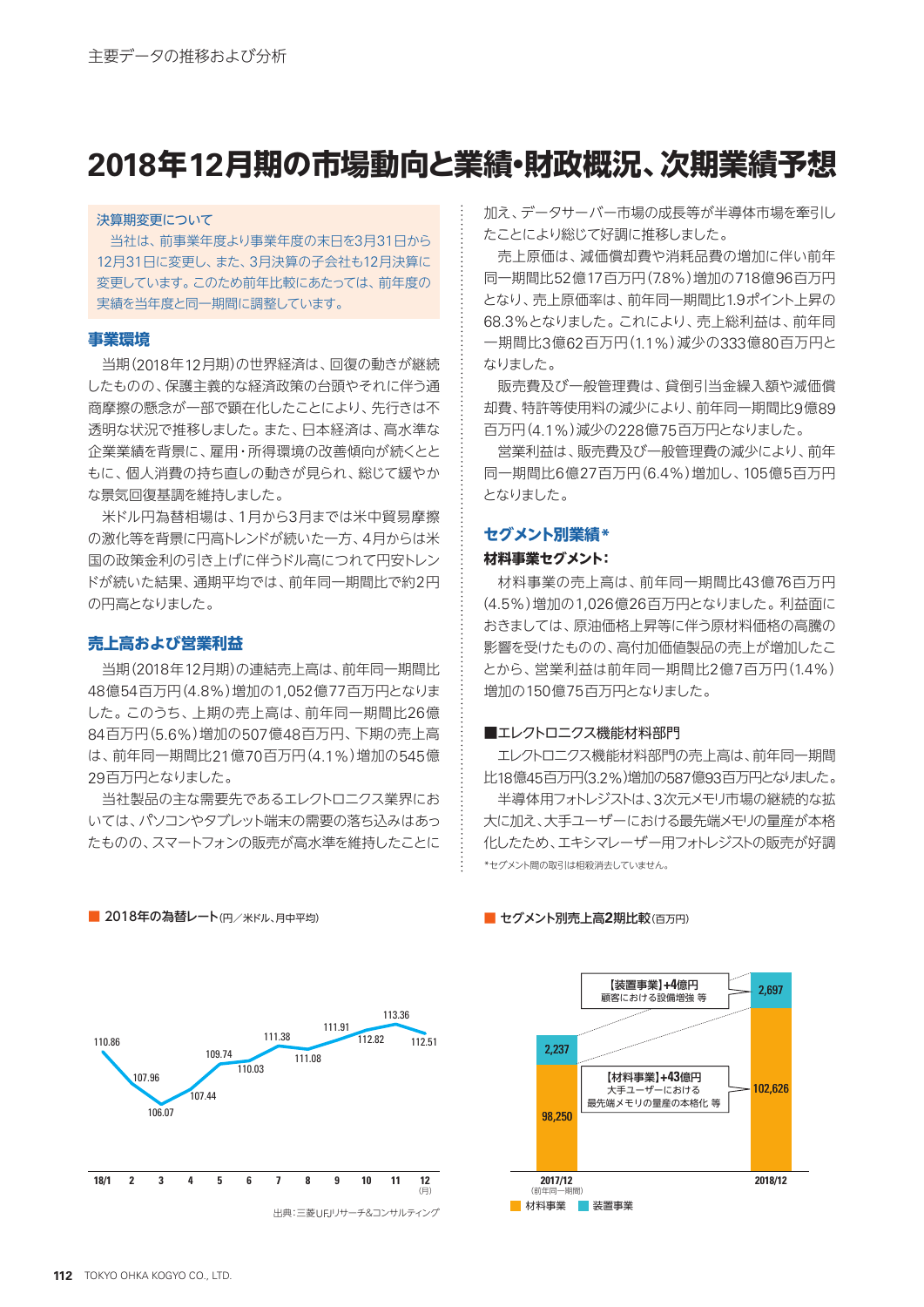に推移し、売上が増加しました。また、高密度実装材料は、好 調な半導体市場を背景とした大手ユーザーにおける生産量 増加の恩恵を受け、半導体パッケージ用フォトレジストの売上 を伸ばすことができました。一方、ディスプレイ用フォトレジス トは、中小型ディスプレイ市場の環境悪化を受けた国内需要 の縮小に伴い、売上が減少しました。

#### ■高純度化学薬品部門

高純度化学薬品部門の売上高は、前年同一期間比25億 67百万円(6.2%)増加の437億33百万円となりました。

半導体用フォトレジスト付属薬品は、アジア地域での最先 端半導体製造プロセスに使用される製品の販売が堅調に推 移したことに加え、北米地域においても次世代半導体製造 プロセス向けの新製品が採用されたことで、売上が増加し ました。一方、ディスプレイ用フォトレジスト付属薬品は、国 内・アジア地域での中小型ディスプレイ市場の縮小から販 売が低迷し、売上が減少しました。

#### **装置事業セグメント:**

#### ■プロセス機器部門

高機能、高性能な半導体を実現するシリコン貫通電極形 成プロセス等に使用されるウエハハンドリングシステム「Zero Newton®」は、3次元実装市場において着実に実績を重ね ているものの、市場規模の拡大に力強さを欠いていること からユーザーにおける生産能力の増強投資が引き続き抑 制されているため、苦戦を強いられました。一方、半導体 製造装置は、ユーザーにおける設備増強の恩恵を受け、受 注・売上ともに増加しました。

この結果、装置事業の売上高は、前年同一期間比4億59 百万円(20.5%)増加の26億97百万円となりました。また、 営業損失は、前年同一期間比1億89百万円改善し、8億83

# 百万円となりました。

なお、当期における受注高は、35億7百万円となりました。 このうち、上期の受注高は19億76百万円、下期の受注高 は15億30百万円となりました。また、期末時点での受注 残高は、24億72百万円となりました。

#### **財政状態**

当期末(2018年12月31日)の資産合計は、前期末比60 億1百万円増加の1,846億83百万円となりました。

流動資産は、前期末比138億70百万円増加し、1,015億 89百万円となりました。これは受取手形及び売掛金が15 百万円減少したものの、たな卸資産が13億51百万円、現 金及び預金が119億11百万円それぞれ増加したことが主 な要因です。

固定資産は、78億68百万円減少し、830億93百万円と なりました。これは、減価償却等により有形固定資産が33 億45百万円減少したことに加え、投資その他資産では、投 資有価証券が47億33百万円、退職給付に係る資産が2億 86百万円それぞれ減少したことが主な要因です。

当期末の負債合計は、前期末比86億61百万円増加の 338億25百万円となりました。これは、繰延税金負債が 10億37百万円、未払金が11億87百万円それぞれ減少し たものの、長期借入金が100億円増加したことが主な要因 です。

当期末の純資産合計は、前期末比26億59百万円減少 の1,508億57百万円となりました。これは、親会社株主に 帰属する当期純利益68億75百万円の確保はあったものの、 配当金の支払により28億46百万円、自己株式の取得によ り21億94百万円、その他包括利益累計額が46億62百万 円それぞれ減少したことが主な要因です。

この結果、当期末の自己資本比率は78.0%となりました。



■ 材料事業セグメント 営業利益の増減内訳

#### ■ 総資産**2**期比較(百万円)

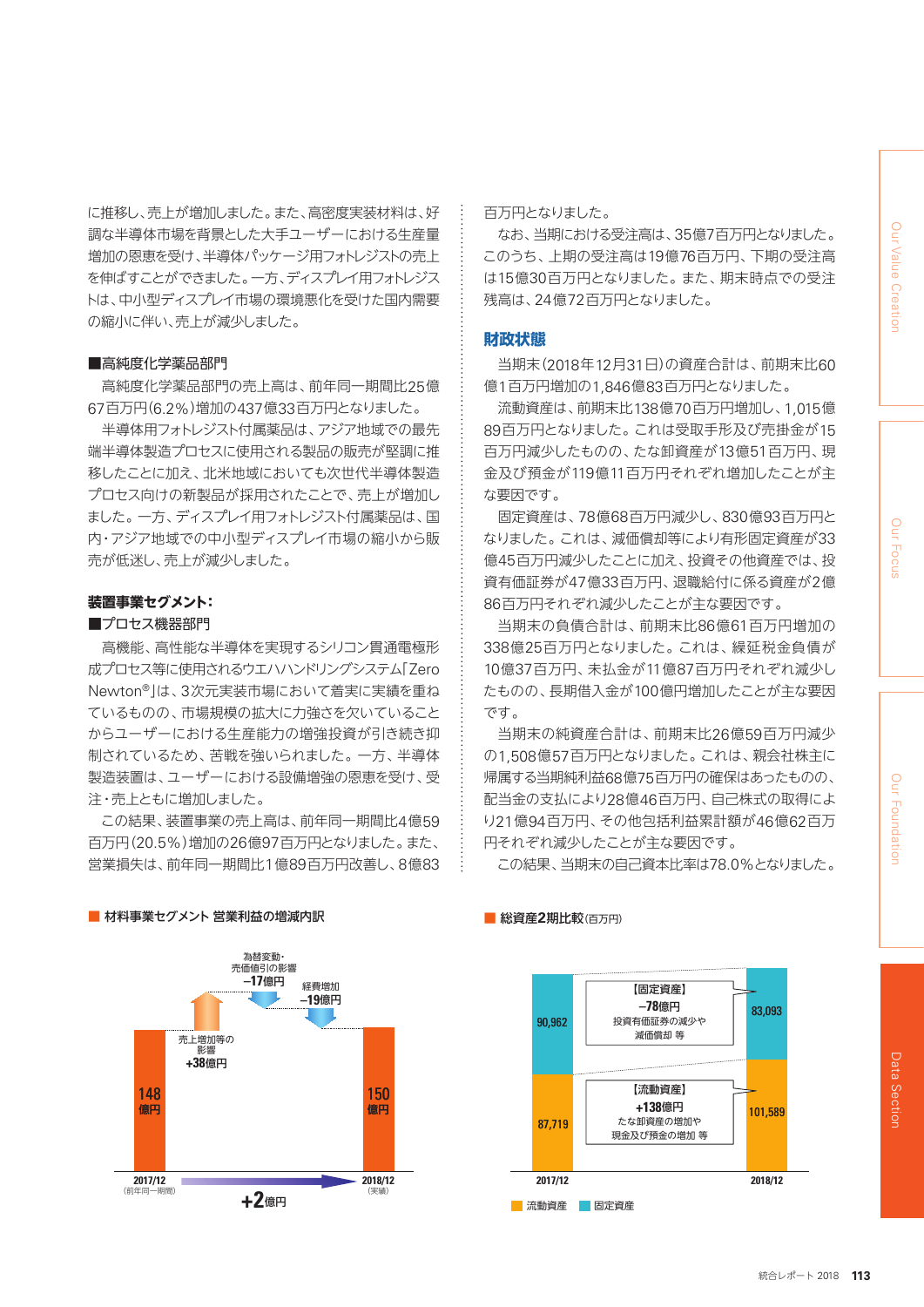### **キャッシュ・フロー**

当期の営業活動によるキャッシュ・フローは、前期に比べ 41億49百万円増加の143億11百万円の資金収入となりま した。これは売上債権が18億66百万円減少、減価償却費 が10億28百万円増加したことが主な要因です。

投資活動によるキャッシュ・フローは、前期に比べ20億 20百万円多い80億13百万円の資金投下となりました。こ れは定期預金が17億64百万円、有形固定資産の取得によ る支出が6億7百万円それぞれ増加したことが主な要因です。

財務活動によるキャッシュ・フローは、43億33百万円の 資金収入となりました。これは前期に比べ長期借入による 収入が100億円増加したことに加え、自己株式の取得によ る支出が56億円10百万円減少したことが主な要因です。

これらの活動の結果、現金及び現金同等物の残高は前 期末の299億61百万円から98億89百万円増加の398億 51百万円となりました。

【営業活動による資金収入】

■ キャッシュ・フロー2期比較(百万円)



■ 投資活動によるキャッシュ・フロー ■ 財務活動によるキャッシュ・フロー

#### **2019年12月期の見通し\***

2019年12月期の売上高は、材料事業の成長率は上期を 底に下期に回復することを見込み、2018年12月期比6.0% 増の1,116億円を予想しています。

営業利益については、売上高の増加を見込むものの、為 替前提を1米ドル105円としているほか、材料事業におけ るコスト増加も見込まれることから、同0.1%減の105億円、 親会社株主に帰属する当期純利益は、税効果会計の特殊 要因の影響がなくなることから同4.7%増の72億円を予想 しています。

\*2019年2月14日に公表した数値を記載しています。

#### ■ 設備投資・減価償却費・研究開発費(5期推移)(百万円)



#### ■ 次期業績予想\*

|                     |                 |             |          | (百万円、%) |  |  |  |
|---------------------|-----------------|-------------|----------|---------|--|--|--|
|                     | 2018年12月期       | 2019年12月期予想 |          |         |  |  |  |
|                     |                 |             | 増減       | 増減率     |  |  |  |
| 売上高                 | 105.277 111.600 |             | $+6.322$ | $+6.0$  |  |  |  |
| 営業利益                | 10.505          | 10,500      | -5       | $-0.1$  |  |  |  |
| 親会社株主に帰属<br>する当期純利益 | 6.875           | 7,200       | $+324$   | $+47$   |  |  |  |

\*2019年2月14日に公表した数値を記載しています。

# **事業等のリスク**

当社グループは、幅広い事業分野にわたり世界各地で活動をしております。その事業活動を展開する上で、多様なリスク要 因が財政状態および経営成績に影響を及ぼす可能性があります。下記に記載したリスクは、2018年12月31日現在において 当社グループが判断したものであり、当社グループに関する全てのリスクを網羅したものではありません。

# **(1)業界景気変動リスク**

当社グループが事業を展開するエレクトロニクス業界は、 循環的な市況変動が大きい市場であります。特に半導体・ ディスプレイ向け材料・装置は、需要動向に大きな影響を 受け、また、技術革新が速くユーザーニーズが複雑・多様 にわたるため、市場状況およびそれに連動した価格変動 があった場合、当社グループの業績に影響を与える可能性 があります。

#### **(2)為替変動リスク**

当社グループは、今後もマーケットの拡大が期待される 北米、欧州、アジア地域における事業に注力しており、同